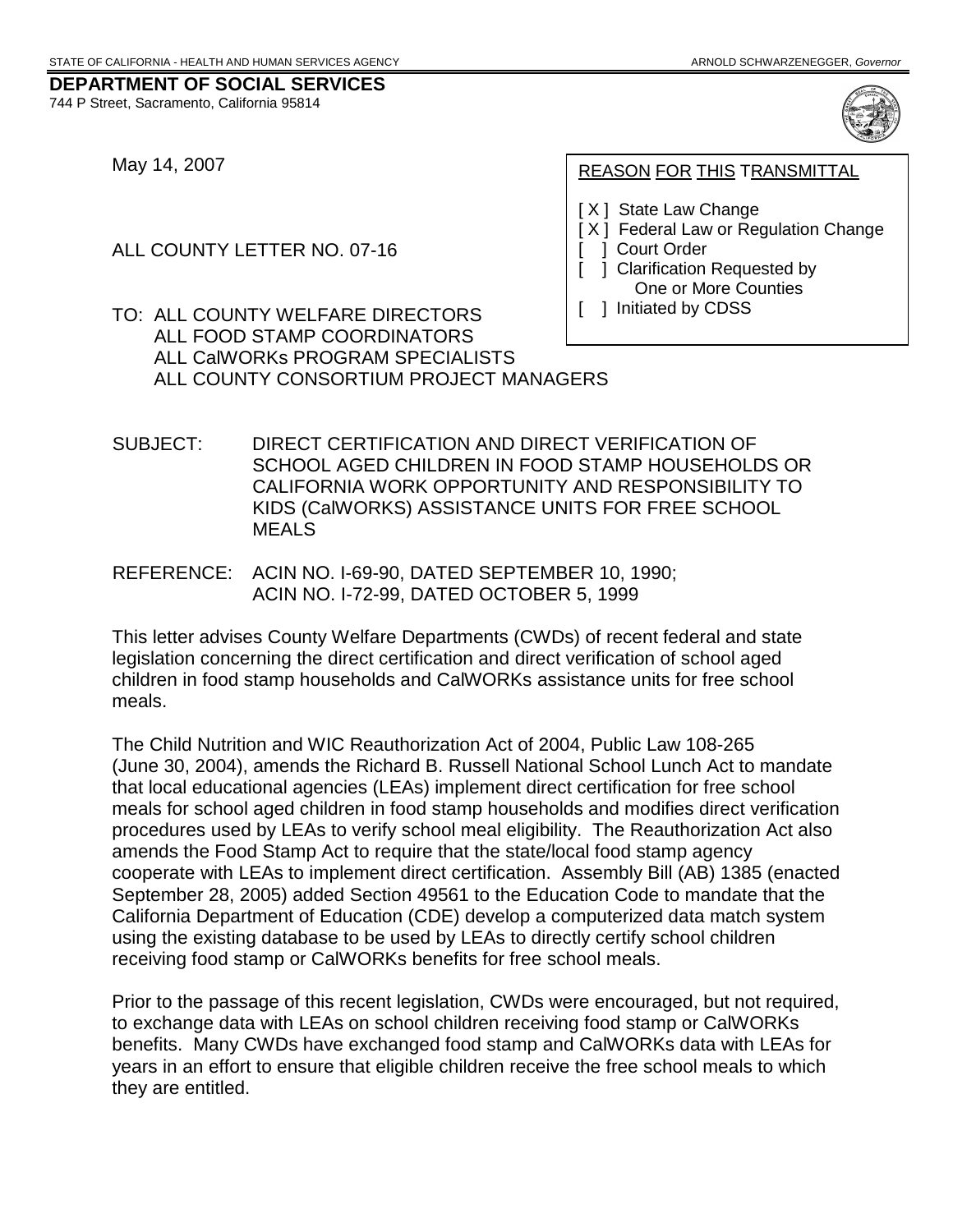## **DIRECT CERTIFICATION**

 Direct certification is the process by which LEAs certify school aged children in food stamp households as eligible for free school meals without further application by the requirements for free school meals are in CalWORKs households that do not receive implement direct certification and that the state/local food stamp agency work with LEAs household based on eligibility information provided by the state/local food stamp agency. As there are instances where school aged children meeting eligibility food stamps, CalWORKs eligibility information is also included for the purposes of direct certification. Only food stamp and CalWORKs eligibility information should be provided; no other programs are included. The Reauthorization Act mandates that LEAs to achieve implementation in accordance with the following timeline:

- Large sized LEAs (25,000 or more students)—July 2006
- Medium sized LEAs (10,000 to less than 25,000 students)—July 2007
- Small sized LEAs (less than 10,000 students)—July 2008

Due to the cooperative efforts of LEAs and CWDs, California currently is in compliance with the Federal mandate for large sized LEAs. CWDs need to continue to exchange data with large LEAs in order to remain in compliance.

 collaborating with CDE to allow a state level match of food stamp and CalWORKs data medium sized LEAs. To meet the mandate of AB 1385, the California Department of Social Services is with CDE student data to directly certify eligible students for the free school meals program. The California Department of Health Services is developing a data match system using food stamp and CalWORKs data from the Medi-Cal Eligibility Data System (MEDS) to do direct certification. Data from MEDS will be matched with data from the California School Information Services (CSIS). The results of the match will be accessed by LEAs through the database maintained by CSIS. Implementation of this system will be phased in for the 2007/08 school year, with data available first for

 not required. Where LEAs choose not to use the state level match, CWDs will need to While CDE will strongly encourage LEAs to use the above state level match, its use is continue and in some cases begin to share data at the local level in order to meet federal implementation timelines for direct certification. In addition to large sized LEAs, this includes medium sized LEAs required to implement for the 2007/08 school year beginning July 1, 2007, and all remaining LEAs for the 2008/09 school year beginning July 1, 2008.

# **DIRECT VERIFICATION**

 Direct verification is the process by which LEAs verify eligibility for free school meals by requesting that the state/local food stamp agency provide information to verify the